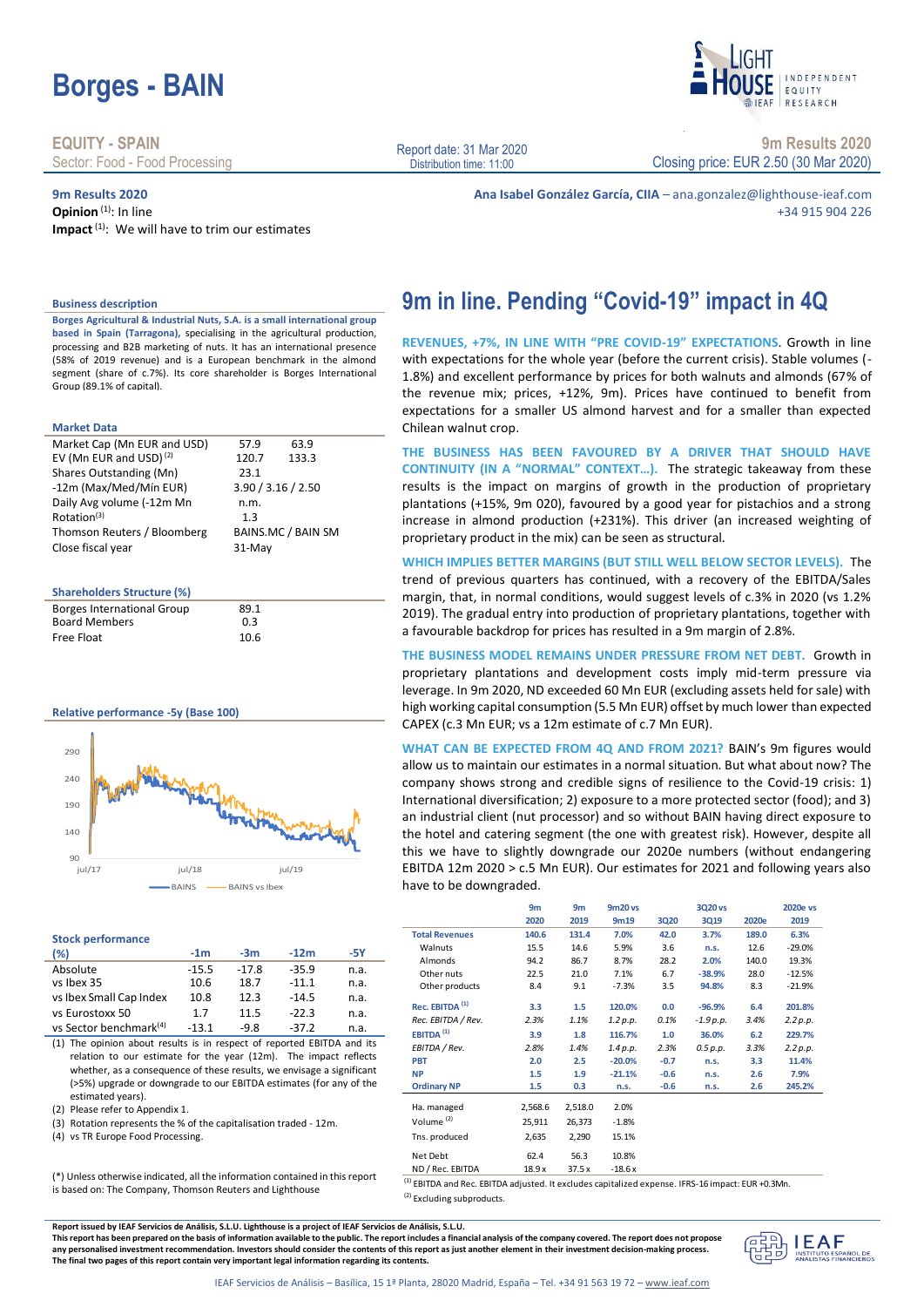

## Appendix 1. EV breakdown at the date of this report

|                                      | <b>EUR Mn</b> | <b>Source</b>   |
|--------------------------------------|---------------|-----------------|
| Market Cap                           | 57.9          |                 |
| + Minority Interests                 | 3.0           | 9m Results 2020 |
| + Provisions & Other L/T Liabilities | 2.4           | 9m Results 2020 |
| + Net financial debt                 | 62.4          | 9m Results 2020 |
| - Financial Investments              | 5.0           | 9m Results 2020 |
| +/- Others                           |               | 9m Results 2020 |
| <b>Enterprise Value (EV)</b>         | 120.7         |                 |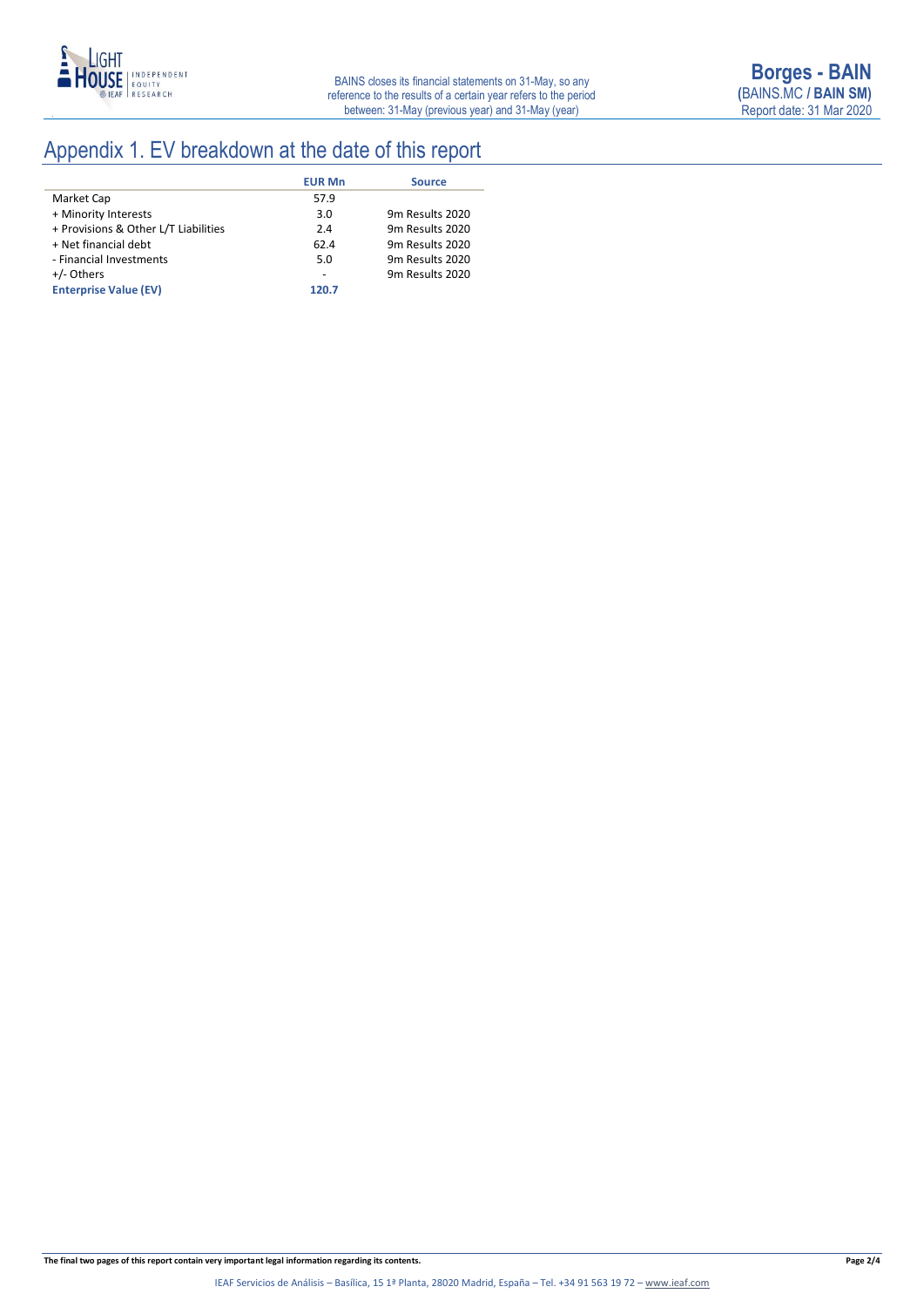

### IMPORTANT LEGAL INFORMATION REGARDING THIS REPORT

### **LIGHTHOUSE**

Lighthouse is a project of IEAF Servicios de Análisis S.L.U. Lighthouse is a research project funded by Bolsas y Mercados Españoles S.A. Lighthouse aims to improve the research coverage of the "orphan stocks" of the Spanish market: those which lack real and continuous research coverage. Lighthouse reports will not include valuation and target price. Lighthouse does not seek to provide investment advice to any natural or legal person. For this reason, Lighthouse will not provide a valuation, target price or investment recommendation for any of the securities analysed.

IEAF Servicios de Análisis S.L.U. is a Spanish company whose corporate purpose is:

1<sup>o</sup>) To provide information and financial analysis regarding securities issued by any class of legal person traded on official secondary markets, and specifically those securities which are not the object of the recurrent provision of information and analysis by financial analysts who participate in the markets.

2º) To publicise and update the aforementioned financial reports and analysis, in addition to the monitoring and following of the securities on which the information and analysis is provided.

3<sup>o</sup>) To prepare studies and projects aimed at proposing and implementing measures to improve the information and financial analysis of securities traded on official secondary markets.

IEAF Servicios de Análisis S.L.U. is a company whose sole shareholder is the Instituto Español de Analistas Financieros (IEAF), a professional, not for profit association.

### **DISCLAIMER**

The Instituto Español de Analistas Financieros (IEAF) hereby certifies that the analyst of IEAF Servicios de Análisis S.L.U. whose name figures as the author of this report, expresses views that reflect their personal and independent opinion of the company analysed without these implying, either directly or indirectly, a personalised recommendation of the company analysed for purposes of providing investment advice. This report is based on the preparation of detailed financial projections from information available to the public and following traditional fundamental research methodology (i.e. it is not a technical or quantitative analysis report). For the analysis methodology used in the preparation of this report, please contact the analyst directly; contact details are included on the front page of this report.

The report includes basic information regarding the main parameters to be used by an investor when making their own valuation (whether by discounted cash flows or multiples). These parameters are the personal opinion or estimate of the analyst. The person receiving this report should use their own judgement when using these parameters and should consider them as another element in their decision-making process in respect of investment. These parameters do not represent a personalised investment recommendation.

### **Rules governing confidentiality and conflicts of interest**

None of the following rules governing confidentiality and conflicts of interest (12) is applicable to this report:

1. This report is non-independent research as it has been commissioned by the company analysed (issuer).

2. In the last 12 months, the Instituto Español de Analistas Financieros or its subsidiary, IEAF Servicios de Análisis S.L.U., has had Investment Banking mandates or has managed or comanaged a public offering of the securities of the issuer, or has received compensation from said issuer for lnvestment Banking services, that exclude brokerage services for prepaid fees.

3. In the next 6 months, the Instituto Español de Analistas Financieros or its subsidiary, IEAF Servicios de Análisis S.L.U., expects to receive or intends to obtain compensation for Investment Banking services provided to this company that exclude brokerage services for prepaid fees.

4. The Investment Analyst or a member of the Research Department or a member of their household has a long position in the shares or derivatives of the corresponding issuer.

5. The Investment Analyst or a member of the Research Department or a member of their household has a short position in the shares or derivatives of the corresponding issuer.

6. At the date of publication, the Instituto Español de Analistas Financieros or its subsidiary, IEAF Servicios de Análisis S.L.U. held a long position of over 0.5% of the issuer's capital.

7. At the date of publication, the Instituto Español de Analistas Financieros or its subsidiary, IEAF Servicios de Análisis S.L.U. held a short position of over 0.5% of the issuer's capital.

8. At the end of the month immediately prior to the publication of this report, or of the previous month if the report is published in the ten days following the end of the month, the company analysed (the issuer) or any of its subsidiaries held 5% or more of any class of equity security of the Instituto Español de Analistas Financieros or its subsidiary, IEAF Servicios de Análisis S.L.U.

9. A senior director or officer of the Instituto Español de Analistas Financieros or its subsidiary, IEAF Servicios de Análisis S.L.U., or a member of their department is a director, officer, advisor or member of the Board of Directors of the issuer and/or one of its subsidiaries.

10. The Instituto Español de Analistas Financieros or its subsidiary, IEAF Servicios de Análisis S.L.U., acts as broker for the Issuer for the corresponding prepaid fees.

11. The contents of this report have been reviewed by the issuer prior to its publication.

12. The issuer has made changes to the contents of this report prior to its distribution.

The Investment Analysts who have prepared this Investment Analysis are employees of IEAF Servicios de Análisis S.L.U. These analysts have received (or will receive) compensation according to the general earnings of IEAF Servicios de Análisis S.L.U. To obtain a copy of the Code of Conduct of IEAF Servicios de Análisis S.L.U. (in respect of the Management of Conflicts of Interest in the research department), please use the e-mail address secretaria@ieaf.es or consult the contents of this Code at [www.ieaf.es.](https://www.ieaf.es/images/IEAF/LIGHTHOUSE/IEAF_LIGHTHOUSE_CodigoDeConducta.pdf) 

IEAF Servicios de Análisis S.L.U. is compensated by Bolsas y Mercados Españoles, S.A. for the preparation of this report. This report should be considered as just another element in the taking of investment decisions.

### **A report issued by IEAF servicios de análisis S.L.U.**

All rights reserved. The unauthorised use or distribution of this report is prohibited. This document has been prepared and distributed, according to the provisions of the MiFID II by IEAF Servicios de Análisis S.L.U. Its corporate activity is regulated by the CNMV (the Spanish Securities Exchange Commission). The information and opinions expressed in this document do not represent nor are they intended to represent an offer or a solicitation to buy or sell the securities (in other words, the securities mentioned in this report and related warrants, options, rights or interests). The information and opinions contained in this document are based upon information available to the public and have been obtained from sources believed to be reliable by IEAF Servicios de Análisis S.L.U., but no guarantee is given regarding their accuracy or completeness. All comments and estimates reflect solely the opinion of IEAF Servicios de Análisis S.L.U. and do not offer any implicit or explicit guarantee. All the opinions expressed are subject to change without prior warning. This document does not take into account the specific investment objectives, financial position, risk profile or other specific aspects of the person who receives this document, and accordingly they should exercise their own judgement in this respect. Neither the Instituto Español de Analistas Financieros nor its subsidiary, IEAF Servicios de Análisis S.L.U., assumes any responsibility for direct or indirect losses arising from the use of the published research, except in the event of negligent conduct by IEAF Servicios de Análisis S.L.U. The information contained in this report is approved for distribution to professional clients, eligible counterparties and professional advisers, but not for distribution to private individuals or retail clients. Its reproduction, distribution or